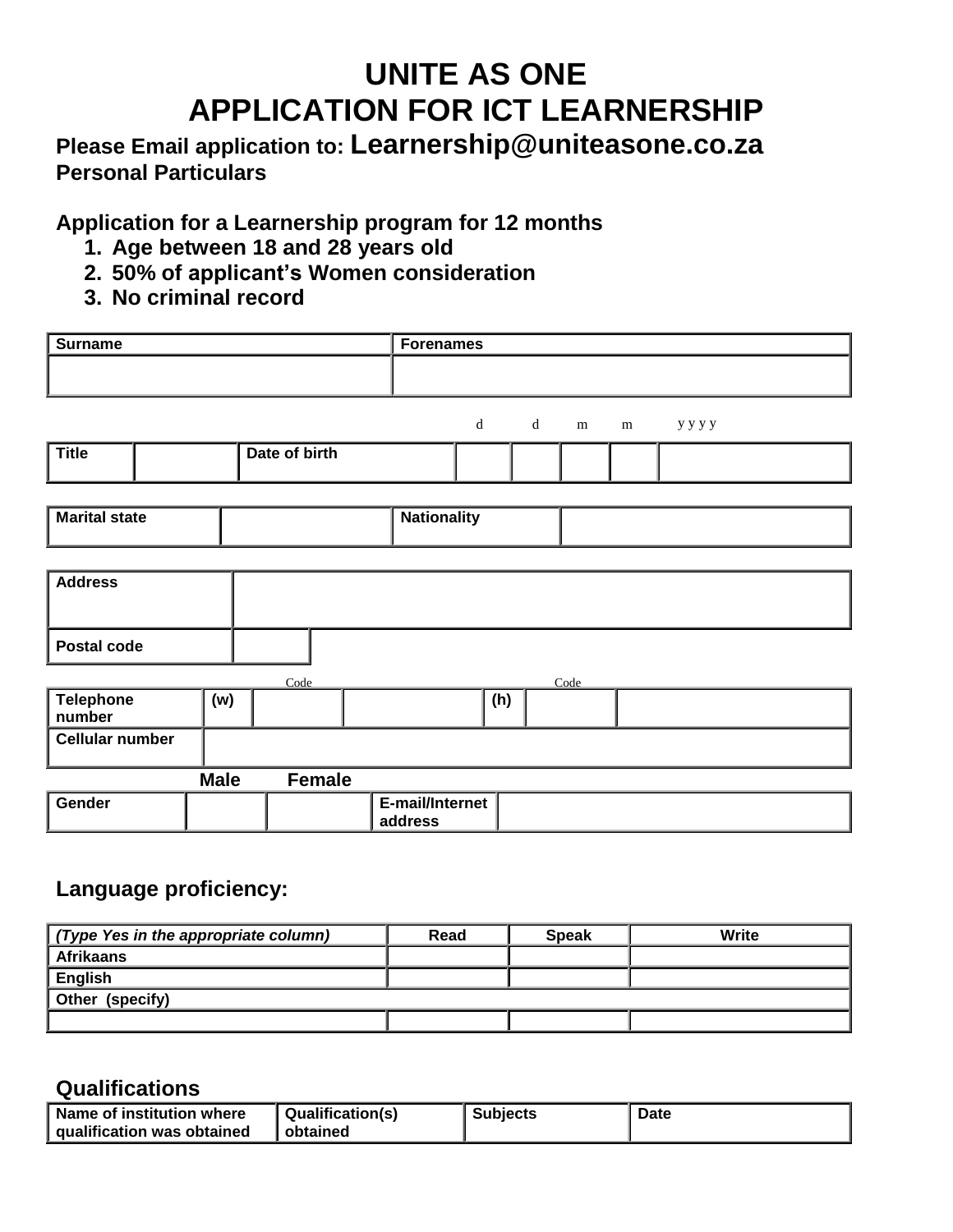|  | ____ |  |
|--|------|--|
|  |      |  |

## **Current job/ If any**

| <b>Employer's name and address</b> |  |  |
|------------------------------------|--|--|
|                                    |  |  |
|                                    |  |  |
|                                    |  |  |
|                                    |  |  |
| Position held at present           |  |  |
|                                    |  |  |
|                                    |  |  |
|                                    |  |  |

# **Employment History (Starting from most recent work)**

*(Please state the dates of ALL POSITIONS you have held)*

| <b>Employer's name and</b><br>address | Position/<br>Post designation | Date<br>From<br>dd/mm/yyyy | Date<br>To<br>dd/mm/yyy | Reasons for termination of<br>service |
|---------------------------------------|-------------------------------|----------------------------|-------------------------|---------------------------------------|
|                                       |                               |                            |                         |                                       |
|                                       |                               |                            |                         |                                       |
|                                       |                               |                            |                         |                                       |
|                                       |                               |                            |                         |                                       |
|                                       |                               |                            |                         |                                       |

## **Leisure activities or hobbies**